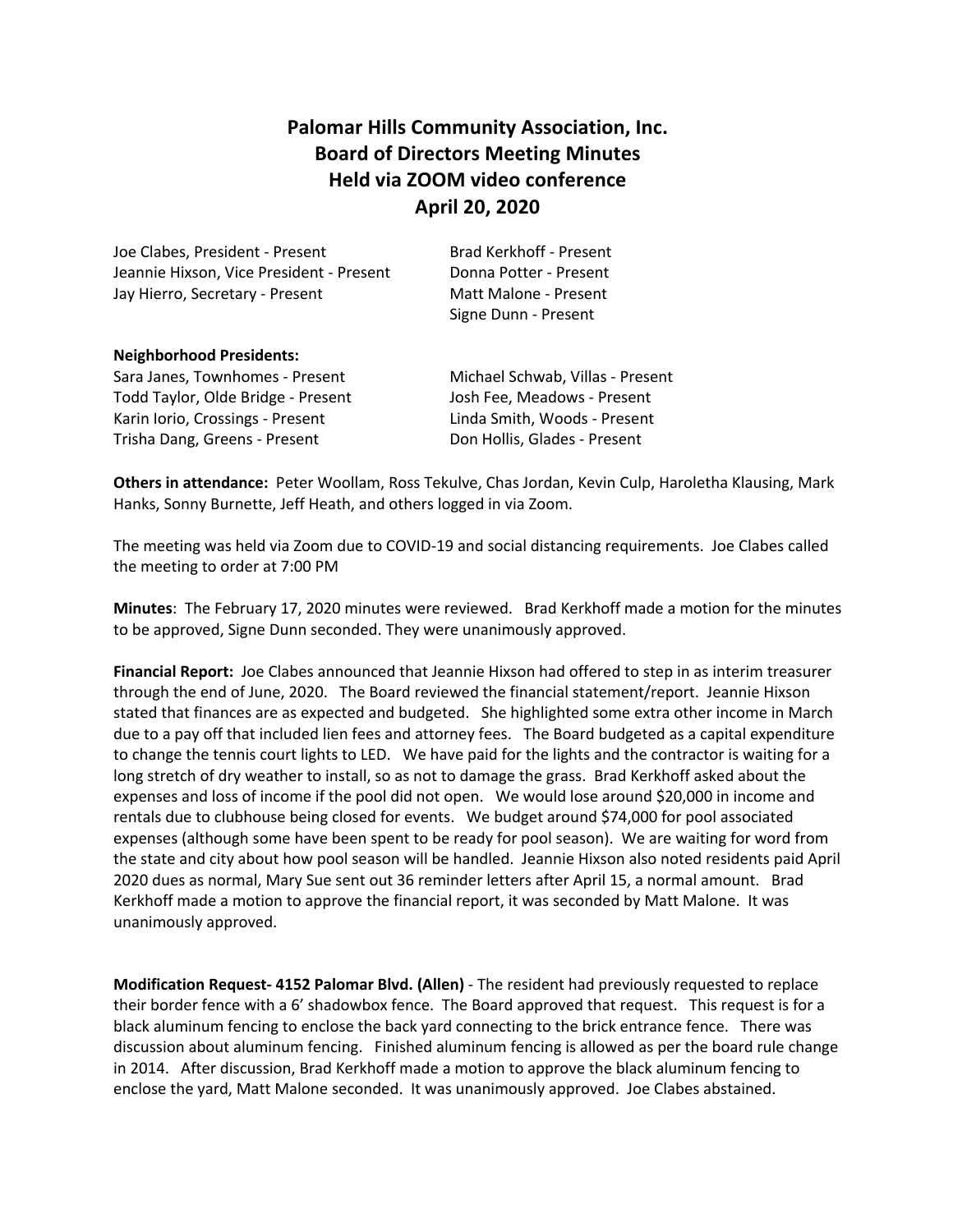### **Neighborhood Reports:**

Glades - Don Hollis - No report Greens - Trisha Dang - No report Meadows - Josh Fee - Riordan development moving slowly. The Madrone Way extension has not been opened Olde Bridge - Todd Taylor - No report Woods - Linda Smith - No report Townhomes - Sara Janes - townhomes are meeting tomorrow for its board meeting. The reserve study is delayed due to COVID-19 Crossings - Karin Iorio - No report Villas - Mike Schwab - Valencia was paved and the fence surrounding the Villas continues to deteriorate.

**Old Business –** ADA Compliant Pool Lifts (handicap access for family/lap pool). At the last Board meeting there was discussion about an ADA compliant lift purchase. After realizing where placement would be and the problems it might cause with the swim team, the Board asked Cindy to get quotes for a portable lift. The quotes were for the same lift but one was \$300 cheaper. The lift has a 5 year structural warranty and 5 year pro-rated electronic warranty. There was discussion of purchasing the lift and then the pool being unable to open. This would waste a year of warranty on the lift. Brad Kerkhoff made a motion to purchase the lift from O.P. Aquatics pending opening date of the pool, Matt Malone seconded. It was unanimously approved. Josh Fee asked that when it is available that it is announced on the blog and we have a procedure for its use or call ahead ability. The Board wants to make sure all lifeguards are trained on its use.

Requests for Audit- There has been discussion at the last few Board meetings related to a possible audit and what type of audit would be necessary. The plan for this board meeting had been to have one of the accounting firms that bid on a possible audit speak with the Board. Joe Clabes stated because this was our first Zoom meeting, that he delayed having someone attend the meeting until we had the kinks knocked out of the process. He stated that a full audit would be around \$20,000 and a financial review (second tier of audit) would be around \$6500 and a compilation the lowest tier of audit would not really be effective. Joe noted that if the review found something out of line, that a full audit would have to occur. This has been noted by all accountants that he has spoken with about it. Joe Clabes noted the Board has around \$6000 in discretionary funds so it could possibly pay for a review. The full audit would require more funds than have been budgeted. Donna Potter noted her support for a full audit and discussed her conversation with a top state accountant. Joe Clabes told her that accountant would be welcome to make a bid to complete the audit. Sara Janes asked some questions and said she believed a financial review would be prudent. The Board agreed to invite one of accountants with outstanding bids to attend the next meeting.

## **Resident Business-**

Kevin Culp asked when the tennis courts might be opening back again. There was discussion about the local and state directives. Mr. Culp said the golf courts are opening. Mr. Clabes said that it had become a place where people congregated. The Board will keep reviewing the guidance from the Governor and city and hope to get them open.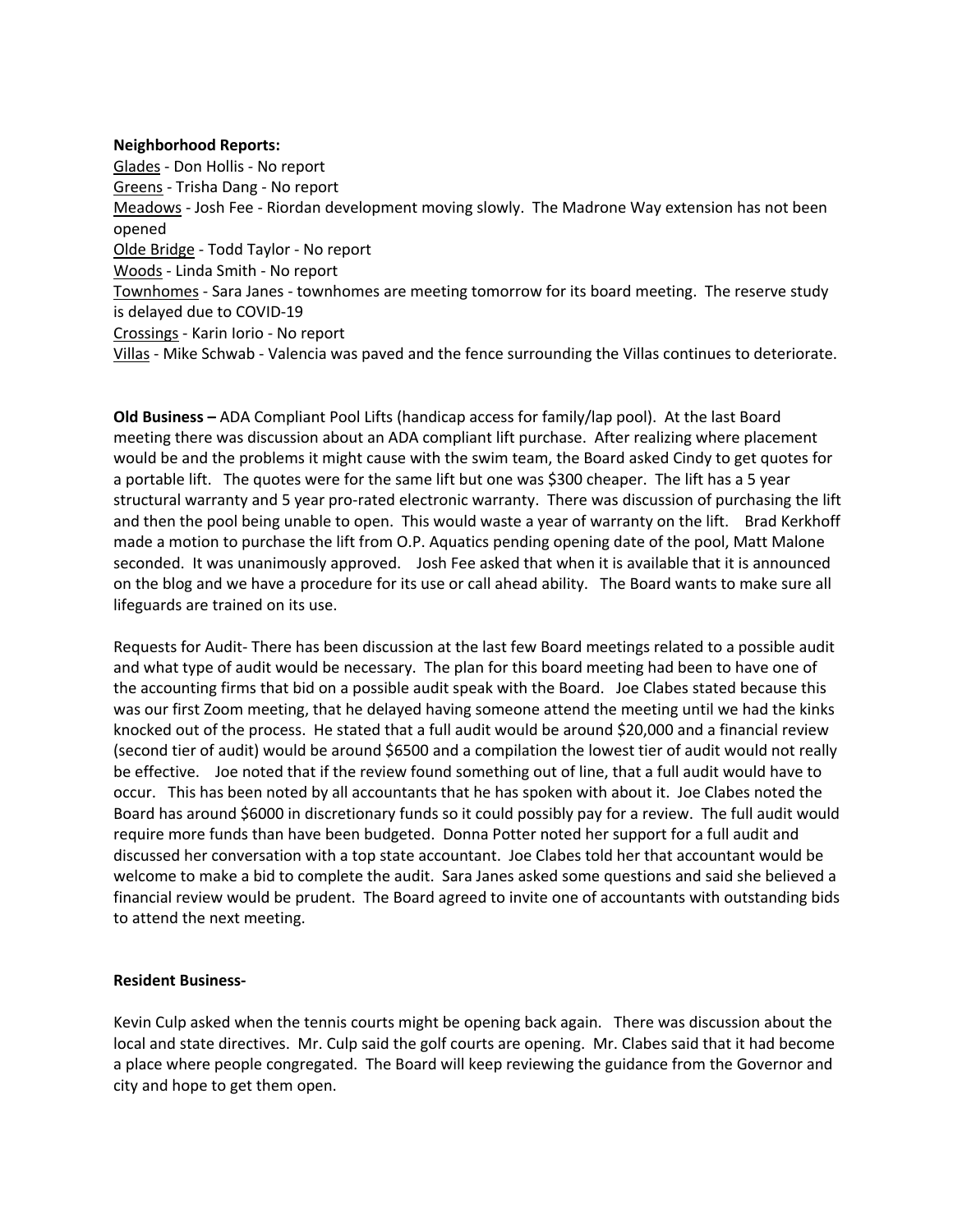Peter Woollum said he has noticed that a water roller on the tennis courts is in need of replacement

Mark Hanks said his neighbor has a huge excavation project occurring in his backyard. Mr. Clabes said that the neighbor had made a modification request which proposed permeable pavers, a 2' retaining wall and a few steps. The Board approved. Brad Kerkhoff said what was requested was more related to city regulation and permits versus Greenbook requirements. City officials are involved and the project is not complete. Don Hollis says the project is pushing the water towards Mr. Hanks. Matt Malone asked Cindy to follow up with the city to see the status of the project. Joe Clabes asked if the french drains that the developers are granting have been installed. They have not been installed yet.

Chas Jordan asked that when the tennis court lights are installed to focus on that they focus on the last two tennis courts and not the basketball courts. Cindy also said she would call Chas and other players to help with direction when they are installed.

Jeannie Hixson wanted to thank Mandy Howard a resident of Palomar for taking porch pictures for Palomar. It was a wonderful thing to do for residents to keep their spirits up and enjoyed by all.

### **Manager's Report:**

## *April 2020 Manager's Report*

### **Collections**

PHCA currently holds liens on three (3) properties, with outstanding balances totaling \$1,493. One lien was paid off and the lien released.

#### **Maintenance**

- Hooked up plumbing in cabana bathrooms
- Built new windowsill on cabana windows and painted
- Put new coat of Granite Grip on floors of men's and women's bathroom and lifeguard room
- Installed new exhaust fan in cabana women's bathroom
- Installed new faucet in lifeguard room
- Removed old landscape lighting around adult pool
- Cleaned out gutters on cabana
- Adjusted all up landscape up lighting at Man O' War entrance
- Replaced photocell on streetlight at Peppertree Court
- Replaced all burned out bulbs/lamps in step lighting around adult pool
- Drained baby pool and cleaned out leaves
- Repaired rotten wood on exterior of cabana
- Hooked up all landscape backflows
- Installed 2 new liners in fountain at clubhouse
- Turned on irrigation sprinklers at clubhouse, repaired three (3) breaks
- Pressure washed all concrete around deck